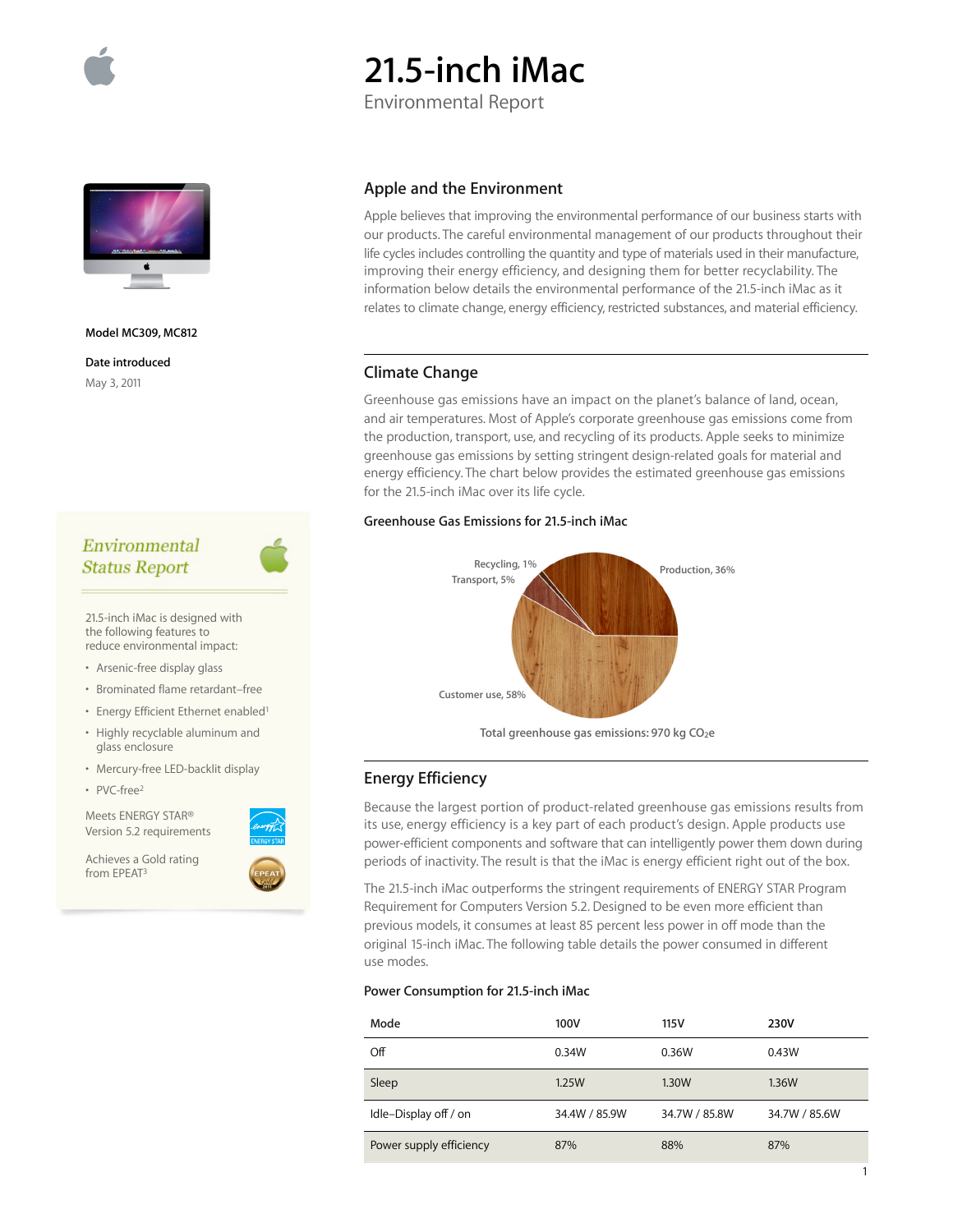#### **Continuous improvement of iMac design**



The 21.5-inch iMac retail packaging consumes 45 percent less volume and weighs 45 percent less than the original 15-inch iMac packaging.

## **Material Efficiency**

Apple's ultracompact product and packaging designs lead the industry in material efficiency. Reducing the material footprint of a product helps maximize shipping efficiency. It also helps reduce energy consumed during production as well as material waste generated at the end of the product's life. The enclosure of the 21.5-inch iMac is made of aluminum and other materials that are highly desired by recyclers. The chart below details the materials used in this model.

#### **Material Use for 21.5-inch iMac**



## **Packaging**

The packaging for the 21.5-inch iMac uses corrugated cardboard made from a minimum of 25 percent post-consumer recycled content. In addition, its packaging is extremely material efficient, consuming 45 percent less volume than the original 15-inch iMac. The following table details the materials used in its packaging.

### **Packaging Breakdown for 21.5-inch iMac**

| Material                      | Retail box | Retail and<br>shipping box |
|-------------------------------|------------|----------------------------|
| Paper (corrugate, paperboard) | 1550g      | 2850g                      |
| Expanded polystyrene          | 400q       | 400q                       |
| Polypropylene (film, fabric)  | 53q        | 53q                        |
| Other plastics                | 31 g       | 31 g                       |

## **Restricted Substances**

Apple has long taken the lead in restricting harmful substances from its products and packaging. As part of this strategy, all Apple products comply with the strict European Directive on the Restriction of the Use of Certain Hazardous Substances in Electrical and Electronic Equipment, also known as the RoHS Directive. Examples of materials restricted by RoHS include lead, mercury, cadmium, hexavalent chromium, and the brominated flame retardants (BFRs) PBB and PBDE. The 21.5-inch iMac goes even further than the requirements of the RoHS Directive by incorporating the following more aggressive restrictions:

- Arsenic-free display glass
- BFR-free
- Mercury-free LED-backlit display
- Polyvinyl chloride (PVC)–free internal cables
- PVC-free AC power cord for the United States, Canada, Mexico, Colombia, El Salvador, Guatemala, Panama, Peru, Puerto Rico, U.S. Virgin Islands, and Venezuela